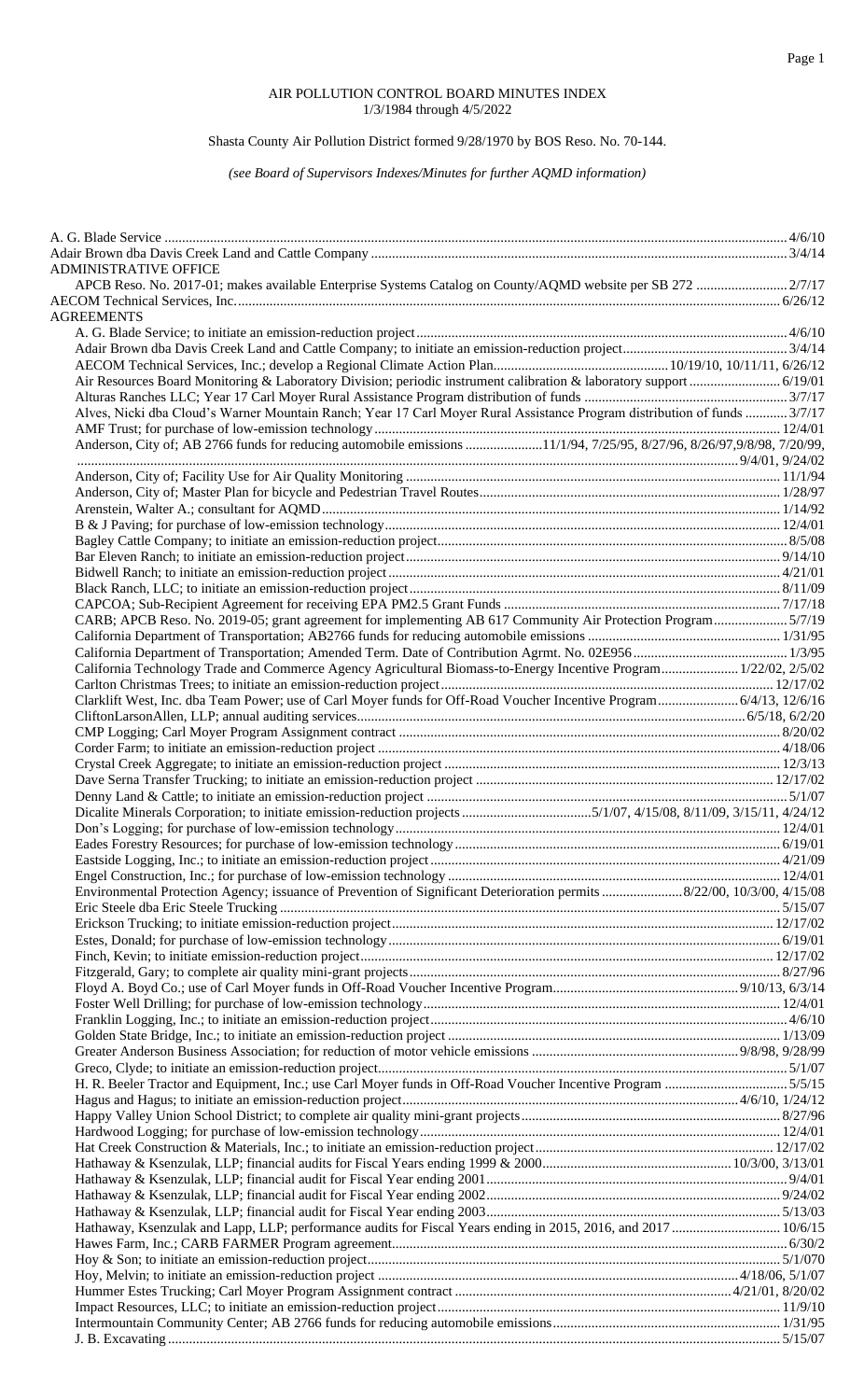| Knauf Fiber Glass, GmbH; re: consultant preparation of Supplemental EIR & a Mitigation Monitoring Plan 5/13/03                                                                                                                                                                                                                       |  |
|--------------------------------------------------------------------------------------------------------------------------------------------------------------------------------------------------------------------------------------------------------------------------------------------------------------------------------------|--|
|                                                                                                                                                                                                                                                                                                                                      |  |
|                                                                                                                                                                                                                                                                                                                                      |  |
|                                                                                                                                                                                                                                                                                                                                      |  |
|                                                                                                                                                                                                                                                                                                                                      |  |
|                                                                                                                                                                                                                                                                                                                                      |  |
|                                                                                                                                                                                                                                                                                                                                      |  |
|                                                                                                                                                                                                                                                                                                                                      |  |
|                                                                                                                                                                                                                                                                                                                                      |  |
|                                                                                                                                                                                                                                                                                                                                      |  |
|                                                                                                                                                                                                                                                                                                                                      |  |
|                                                                                                                                                                                                                                                                                                                                      |  |
|                                                                                                                                                                                                                                                                                                                                      |  |
|                                                                                                                                                                                                                                                                                                                                      |  |
|                                                                                                                                                                                                                                                                                                                                      |  |
|                                                                                                                                                                                                                                                                                                                                      |  |
|                                                                                                                                                                                                                                                                                                                                      |  |
| North State Truck Equipment, Inc.; reauthorize Carl Moyer Off-Road Equipment Voucher Incentive Program 6/4/13, 9/10/13, 4/5/16                                                                                                                                                                                                       |  |
|                                                                                                                                                                                                                                                                                                                                      |  |
| Northern Sacramento Valley Planning Area 2018 Triennial Air Quality Attainment Plan; APCB Reso. No. 2019-075/7/19                                                                                                                                                                                                                    |  |
|                                                                                                                                                                                                                                                                                                                                      |  |
|                                                                                                                                                                                                                                                                                                                                      |  |
|                                                                                                                                                                                                                                                                                                                                      |  |
| Pat Oilar dba Oilar's Agricultural Services; to initiate an emission-reduction project12/17/02, 5/1/07, 1/24/12, 2/26/13, 3/4/14,                                                                                                                                                                                                    |  |
|                                                                                                                                                                                                                                                                                                                                      |  |
|                                                                                                                                                                                                                                                                                                                                      |  |
|                                                                                                                                                                                                                                                                                                                                      |  |
|                                                                                                                                                                                                                                                                                                                                      |  |
| Redding, City of; AB 2766 funds for reducing automobile emissions 11/1/94, 1/31/95, 7/25/95, 8/26/97, 9/8/98, 7/20/99,                                                                                                                                                                                                               |  |
|                                                                                                                                                                                                                                                                                                                                      |  |
|                                                                                                                                                                                                                                                                                                                                      |  |
|                                                                                                                                                                                                                                                                                                                                      |  |
|                                                                                                                                                                                                                                                                                                                                      |  |
|                                                                                                                                                                                                                                                                                                                                      |  |
|                                                                                                                                                                                                                                                                                                                                      |  |
|                                                                                                                                                                                                                                                                                                                                      |  |
| Sacramento Valley Basinwide Air Pollution Control Council (BCC); JPA authorizing participation in legal defense of BCC  12/11/90                                                                                                                                                                                                     |  |
|                                                                                                                                                                                                                                                                                                                                      |  |
| Shasta, County of; AB 2766 funds for reducing automobile emissions 11/1/94, 7/25/95, 8/27/96, 8/26/97, 9/8/98, 7/20/99,                                                                                                                                                                                                              |  |
|                                                                                                                                                                                                                                                                                                                                      |  |
| Shasta, County of; lease agrmt. for pro rata share of utilities for air quality monitoring station at 2630 Breslauer Way4/15/03, 6/13/06                                                                                                                                                                                             |  |
| Shasta, County of; license agreement/lease for 24 sq. ft. of rooftop space located at 2640 Breslauer Way, Redding  11/1/16                                                                                                                                                                                                           |  |
|                                                                                                                                                                                                                                                                                                                                      |  |
|                                                                                                                                                                                                                                                                                                                                      |  |
| Shasta, County of-Health and Human Services Agency-Mental Health; for reduction of motor vehicle emissions 9/28/99                                                                                                                                                                                                                   |  |
|                                                                                                                                                                                                                                                                                                                                      |  |
| Shasta, County of-Health and Human Services Agency-Social Services; to complete air quality mini-grant projects 4/25/00                                                                                                                                                                                                              |  |
|                                                                                                                                                                                                                                                                                                                                      |  |
|                                                                                                                                                                                                                                                                                                                                      |  |
|                                                                                                                                                                                                                                                                                                                                      |  |
|                                                                                                                                                                                                                                                                                                                                      |  |
|                                                                                                                                                                                                                                                                                                                                      |  |
|                                                                                                                                                                                                                                                                                                                                      |  |
|                                                                                                                                                                                                                                                                                                                                      |  |
|                                                                                                                                                                                                                                                                                                                                      |  |
|                                                                                                                                                                                                                                                                                                                                      |  |
|                                                                                                                                                                                                                                                                                                                                      |  |
|                                                                                                                                                                                                                                                                                                                                      |  |
|                                                                                                                                                                                                                                                                                                                                      |  |
|                                                                                                                                                                                                                                                                                                                                      |  |
|                                                                                                                                                                                                                                                                                                                                      |  |
|                                                                                                                                                                                                                                                                                                                                      |  |
|                                                                                                                                                                                                                                                                                                                                      |  |
|                                                                                                                                                                                                                                                                                                                                      |  |
|                                                                                                                                                                                                                                                                                                                                      |  |
|                                                                                                                                                                                                                                                                                                                                      |  |
|                                                                                                                                                                                                                                                                                                                                      |  |
|                                                                                                                                                                                                                                                                                                                                      |  |
|                                                                                                                                                                                                                                                                                                                                      |  |
|                                                                                                                                                                                                                                                                                                                                      |  |
|                                                                                                                                                                                                                                                                                                                                      |  |
|                                                                                                                                                                                                                                                                                                                                      |  |
|                                                                                                                                                                                                                                                                                                                                      |  |
|                                                                                                                                                                                                                                                                                                                                      |  |
|                                                                                                                                                                                                                                                                                                                                      |  |
|                                                                                                                                                                                                                                                                                                                                      |  |
| Shasta County Arts Council; to complete air quality mini-grant projects 8/29/95, 8/27/96, 8/26/97, 9/8/98, 9/28/99, 4/25/00<br>Shasta Lake Fire Protection District; Real Property Lease Agreement for 25 sq. ft. office space at 13791 Lake Blvd., SLC  11/5/19<br>AIR POLLUTION CONTROL OFFICER<br>AIR QUALITY MANAGEMENT DISTRICT |  |
| 1990-91 Annual Report; implementation of Air Toxics "Hot Spots" Information and Assessment Act (AB 2588) 9/4/90, 1/14/92                                                                                                                                                                                                             |  |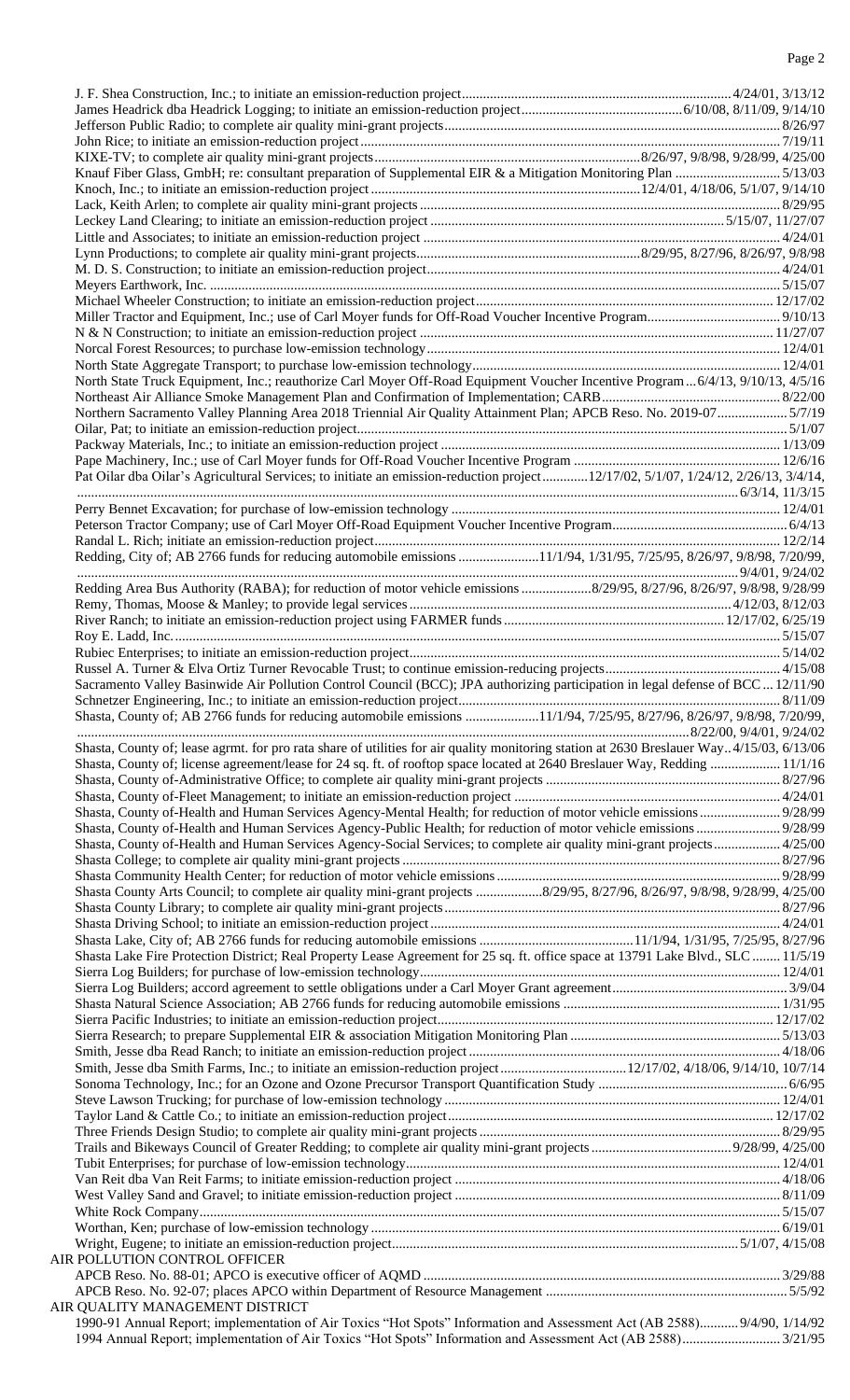| 1998 Annual Report; implementation of Air Toxics "Hot Spots" Information and Assessment Act (AB 2588) 1/18/00                      |  |
|------------------------------------------------------------------------------------------------------------------------------------|--|
|                                                                                                                                    |  |
|                                                                                                                                    |  |
| 2003 Annual Report; implementation of Air Toxics "Hot Spots" Information and Assessment Act (AB 2588) 11/25/03                     |  |
| 2004 Annual Report; implementation of Air Toxics "Hot Spots" Information and Assessment Act (AB 2588) 6/7/05                       |  |
|                                                                                                                                    |  |
| 2006/2007 Annual Report; implementation of Air Toxics "Hot Spots" Information and Assessment Act (AB 2588) 11/27/07                |  |
| 2008/2009/2010 Annual Report; implementation of Air Toxics "Hot Spots" Information and Assessment Act (AB 2588) 10/1/13            |  |
| 2011/2012/2013 Annual Report; implementation of Air Toxics "Hot Spots" Information and Assessment Act (AB 2588) 8/10/10            |  |
| 2014/2015/2016 Annual Report; implementation of Air Toxics "Hot Spots" Information and Assessment Act (AB 2588) 11/1/16            |  |
|                                                                                                                                    |  |
| CA Trade and Commerce Agency Agricultural Biomass-to-Energy Incentive Grant Program  10/3/00, 3/13/01, 11/6/01, 1/22/02,           |  |
|                                                                                                                                    |  |
| Carl Moyer Program (various)  4/18/00, 5/16/00, 8/22/00, 1/23/01, 4/21/01, 6/19/01, 12/4/01, 2/5/02, 5/14/02, 12/17/02, 4/19/05,   |  |
|                                                                                                                                    |  |
|                                                                                                                                    |  |
|                                                                                                                                    |  |
|                                                                                                                                    |  |
|                                                                                                                                    |  |
|                                                                                                                                    |  |
|                                                                                                                                    |  |
| Carl Moyer Program Year 12 Funds 2/2/10, 4/27/10, 6/29/10, 9/14/10, 11/9/10, 3/15/11, 7/19/11, 1/24/12, 3/13/12, 4/24/12           |  |
|                                                                                                                                    |  |
|                                                                                                                                    |  |
|                                                                                                                                    |  |
|                                                                                                                                    |  |
|                                                                                                                                    |  |
|                                                                                                                                    |  |
|                                                                                                                                    |  |
|                                                                                                                                    |  |
|                                                                                                                                    |  |
|                                                                                                                                    |  |
|                                                                                                                                    |  |
|                                                                                                                                    |  |
|                                                                                                                                    |  |
|                                                                                                                                    |  |
|                                                                                                                                    |  |
|                                                                                                                                    |  |
|                                                                                                                                    |  |
| Control Measures Particulate Matter Regulation; public hearing to revise District Rule 3:16 as required by SB 656 6/7/05           |  |
|                                                                                                                                    |  |
|                                                                                                                                    |  |
|                                                                                                                                    |  |
|                                                                                                                                    |  |
|                                                                                                                                    |  |
|                                                                                                                                    |  |
|                                                                                                                                    |  |
| Fine Particulate Matter (PM2.5) Monitoring Program in Shasta County; MOU with U.S. EPA, CAPCOA, and CARB 9/8/98                    |  |
|                                                                                                                                    |  |
|                                                                                                                                    |  |
| Letter; concerns regarding the Valero Benicia Crude by Rail Project Draft EIR among the six affected air quality districts 10/6/15 |  |
| Letter; inviting interested parties to participate in planning process of developing Regional Climate Action Plan5/4/10            |  |
|                                                                                                                                    |  |
|                                                                                                                                    |  |
|                                                                                                                                    |  |
|                                                                                                                                    |  |
|                                                                                                                                    |  |
|                                                                                                                                    |  |
|                                                                                                                                    |  |
|                                                                                                                                    |  |
|                                                                                                                                    |  |
| Northern Sacramento Valley Planning Area 1994 Triennial Air Quality Attainment Plan 3/21/95, 5/2/95, 6/6/95, 2/25/97, 5/12/98,     |  |
|                                                                                                                                    |  |
|                                                                                                                                    |  |
|                                                                                                                                    |  |
|                                                                                                                                    |  |
|                                                                                                                                    |  |
|                                                                                                                                    |  |
|                                                                                                                                    |  |
|                                                                                                                                    |  |
|                                                                                                                                    |  |
|                                                                                                                                    |  |
|                                                                                                                                    |  |
|                                                                                                                                    |  |
|                                                                                                                                    |  |
|                                                                                                                                    |  |
|                                                                                                                                    |  |
|                                                                                                                                    |  |
|                                                                                                                                    |  |
|                                                                                                                                    |  |
|                                                                                                                                    |  |
|                                                                                                                                    |  |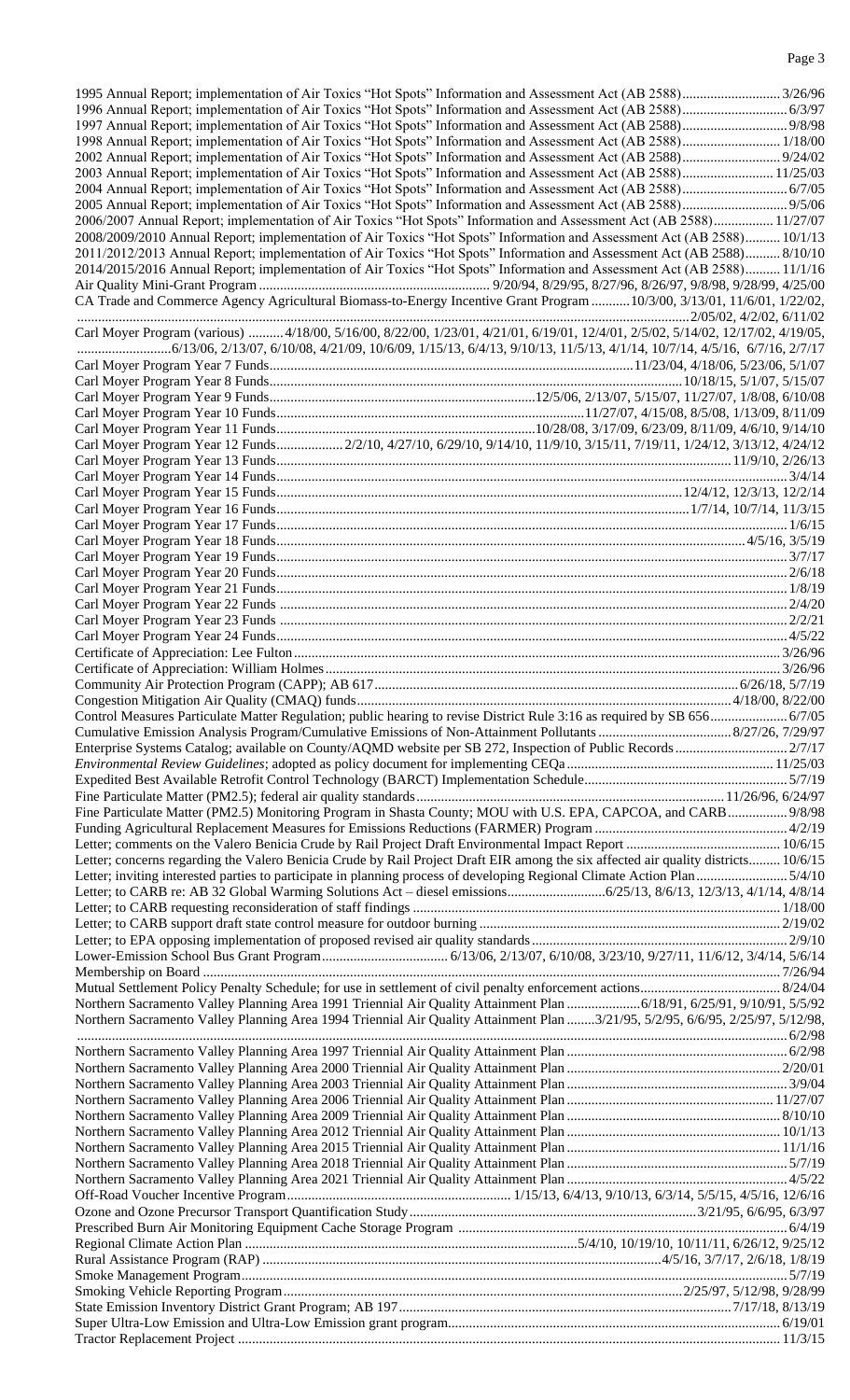## Page 4

| Truck Improvement/Modernization Benefiting Emission Reductions (TIMBER), Carl Moyer Program 6/4/13, 6/3/14, 10/7/14,                           |  |
|------------------------------------------------------------------------------------------------------------------------------------------------|--|
|                                                                                                                                                |  |
|                                                                                                                                                |  |
|                                                                                                                                                |  |
| Woodstove/Fireplace Insert Rebate/Replacement Program 6/13/06, 2/13/07, 11/27/07, 8/5/08, 10/6/09, 10/19/10, 9/27/11,                          |  |
|                                                                                                                                                |  |
|                                                                                                                                                |  |
|                                                                                                                                                |  |
|                                                                                                                                                |  |
|                                                                                                                                                |  |
| ANDERSON, CITY OF                                                                                                                              |  |
| Agreement; AB 2766 funds for reducing automobile emissions  11/1/94, 7/25/95, 8/26/97, 9/8/98, 7/20/99, 8/22/00, 9/4/01, 9/24/02               |  |
|                                                                                                                                                |  |
|                                                                                                                                                |  |
|                                                                                                                                                |  |
| <b>APPOINTMENTS</b>                                                                                                                            |  |
|                                                                                                                                                |  |
|                                                                                                                                                |  |
|                                                                                                                                                |  |
| $\ldots$ 1/30/96, 3/26/96, 10/28/97, 5/12/98, 4/18/00, 10/3/00, 4/20/04, 9/5/06, 2/13/07, 4/17/07, 10/6/09, 3/6/12, 11/6/12, 10/1/13, 7/17/18, |  |
|                                                                                                                                                |  |
|                                                                                                                                                |  |
|                                                                                                                                                |  |
|                                                                                                                                                |  |
|                                                                                                                                                |  |
|                                                                                                                                                |  |
|                                                                                                                                                |  |
|                                                                                                                                                |  |
|                                                                                                                                                |  |
|                                                                                                                                                |  |
|                                                                                                                                                |  |
|                                                                                                                                                |  |
|                                                                                                                                                |  |
|                                                                                                                                                |  |
|                                                                                                                                                |  |
|                                                                                                                                                |  |
|                                                                                                                                                |  |
|                                                                                                                                                |  |
|                                                                                                                                                |  |
|                                                                                                                                                |  |
|                                                                                                                                                |  |
|                                                                                                                                                |  |
|                                                                                                                                                |  |
|                                                                                                                                                |  |
|                                                                                                                                                |  |
|                                                                                                                                                |  |
|                                                                                                                                                |  |
|                                                                                                                                                |  |
|                                                                                                                                                |  |
| Sacramento Valley Basinwide Air Pollution Control Council 1/31/95, 3/21/95, 1/28/97, 2/24/98, 2/2/99, 1/18/00, 1/25/05,                        |  |
|                                                                                                                                                |  |
|                                                                                                                                                |  |
| <b>AUDITS</b>                                                                                                                                  |  |
|                                                                                                                                                |  |
|                                                                                                                                                |  |
|                                                                                                                                                |  |
|                                                                                                                                                |  |
|                                                                                                                                                |  |
| Fiscal and Compliance Audits, Statement on Auditing Standards, and Management Letter for FY 1995-96 2/24/98, 5/16/00                           |  |
|                                                                                                                                                |  |
|                                                                                                                                                |  |
|                                                                                                                                                |  |
|                                                                                                                                                |  |
|                                                                                                                                                |  |
|                                                                                                                                                |  |
|                                                                                                                                                |  |
|                                                                                                                                                |  |
|                                                                                                                                                |  |
|                                                                                                                                                |  |
|                                                                                                                                                |  |
|                                                                                                                                                |  |
|                                                                                                                                                |  |
| Fiscal and Compliance Audits, Statement on Auditing Standards, and Management Letter for FY 2010-11 4/24/12                                    |  |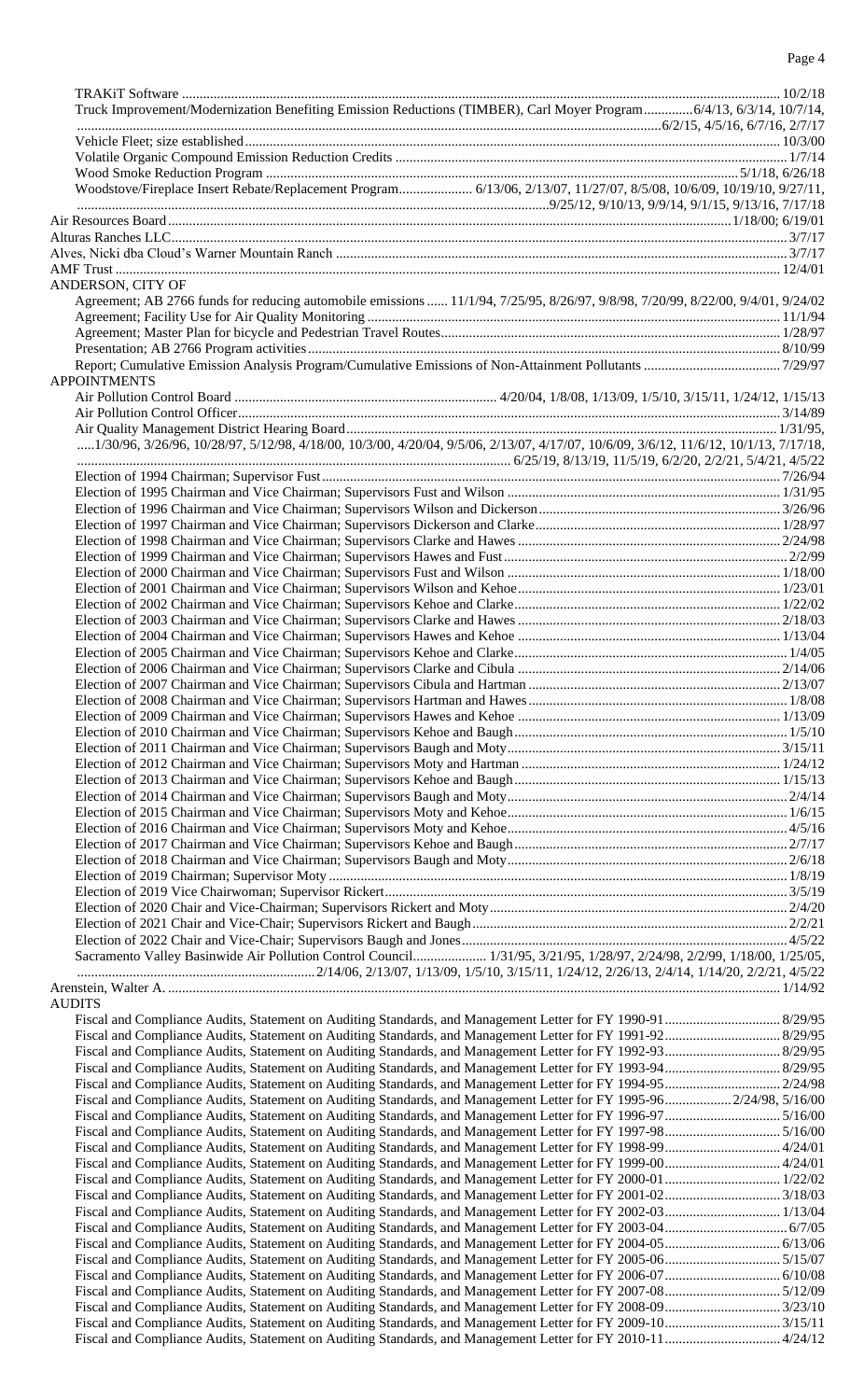| <b>BUDGET</b>                      |  |
|------------------------------------|--|
|                                    |  |
|                                    |  |
|                                    |  |
|                                    |  |
|                                    |  |
|                                    |  |
|                                    |  |
|                                    |  |
|                                    |  |
|                                    |  |
|                                    |  |
|                                    |  |
|                                    |  |
|                                    |  |
|                                    |  |
|                                    |  |
|                                    |  |
|                                    |  |
|                                    |  |
|                                    |  |
|                                    |  |
|                                    |  |
|                                    |  |
|                                    |  |
|                                    |  |
|                                    |  |
|                                    |  |
|                                    |  |
|                                    |  |
|                                    |  |
|                                    |  |
|                                    |  |
| <b>BUDGET AMENDMENTS/TRANSFERS</b> |  |
|                                    |  |
|                                    |  |
|                                    |  |
|                                    |  |
|                                    |  |
|                                    |  |
|                                    |  |
|                                    |  |
|                                    |  |
|                                    |  |
|                                    |  |
|                                    |  |
|                                    |  |
|                                    |  |
|                                    |  |
|                                    |  |
|                                    |  |
|                                    |  |

CALIFORNIA, STATE OF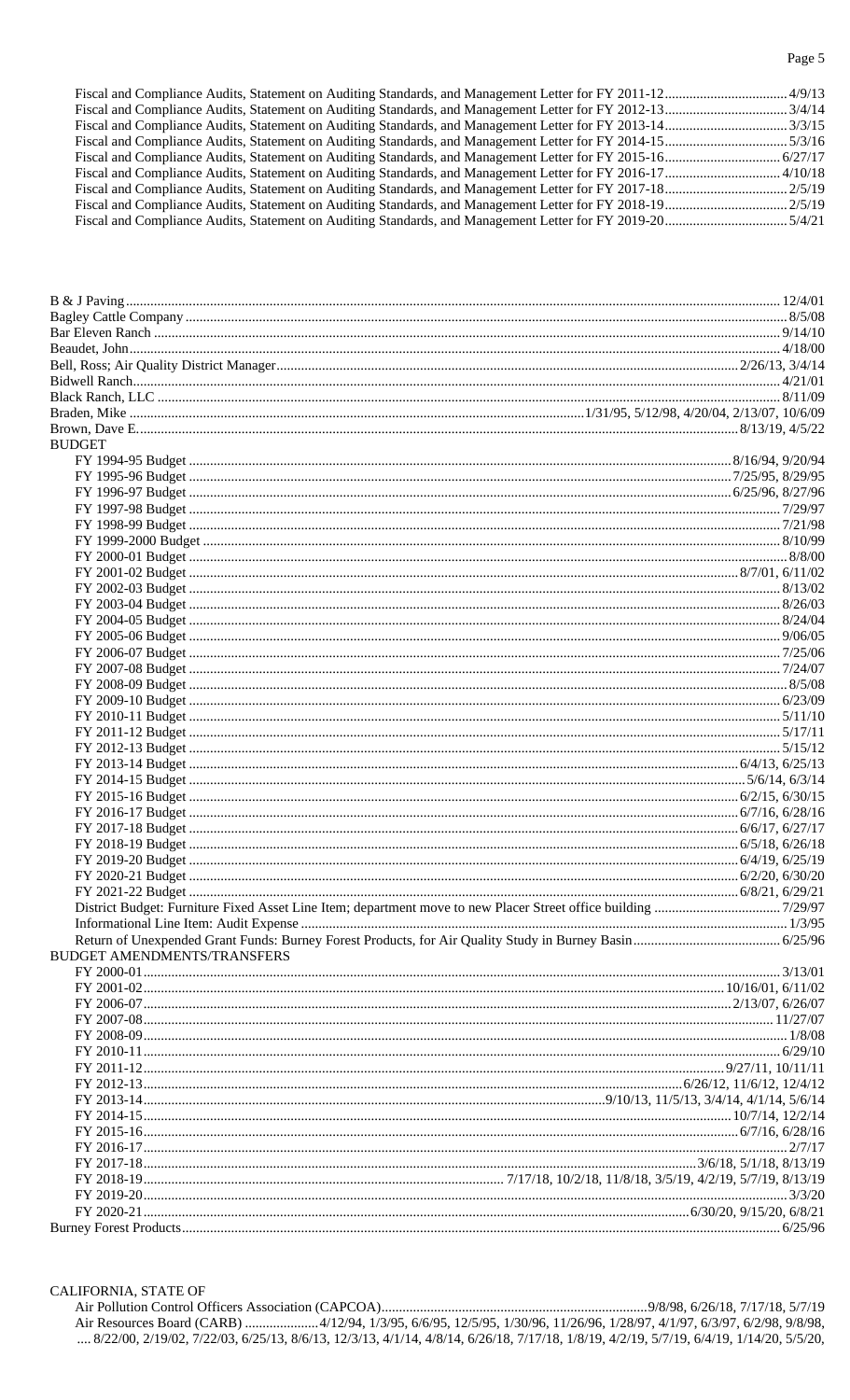### Page 6

| <b>CLAIMS LISTS</b>                                                                                                        |  |
|----------------------------------------------------------------------------------------------------------------------------|--|
| Authorized Chairman or designee to sign APCB claims list in absence of a meeting1/4/05, 4/18/06, 2/13/07, 1/8/08, 1/13/09, |  |
|                                                                                                                            |  |
|                                                                                                                            |  |
|                                                                                                                            |  |
| <b>CLERK OF THE BOARD</b>                                                                                                  |  |
|                                                                                                                            |  |
|                                                                                                                            |  |
|                                                                                                                            |  |
|                                                                                                                            |  |
|                                                                                                                            |  |
|                                                                                                                            |  |
|                                                                                                                            |  |
|                                                                                                                            |  |
|                                                                                                                            |  |
|                                                                                                                            |  |
|                                                                                                                            |  |
|                                                                                                                            |  |
|                                                                                                                            |  |
|                                                                                                                            |  |
|                                                                                                                            |  |
|                                                                                                                            |  |
|                                                                                                                            |  |
|                                                                                                                            |  |
|                                                                                                                            |  |
| <b>DISTRICT RULES</b>                                                                                                      |  |

| <b>ISTRICT RULES</b>                                                                                                   |  |
|------------------------------------------------------------------------------------------------------------------------|--|
|                                                                                                                        |  |
|                                                                                                                        |  |
|                                                                                                                        |  |
|                                                                                                                        |  |
|                                                                                                                        |  |
|                                                                                                                        |  |
|                                                                                                                        |  |
|                                                                                                                        |  |
|                                                                                                                        |  |
|                                                                                                                        |  |
|                                                                                                                        |  |
| 2:11-Open Burning Requirements and Fees  1/3/84, 5/29/84, 7/22/86, 7/28/87, 4/10/90, 1/5/93, 6/19/01, 7/17/01, 8/24/04 |  |
|                                                                                                                        |  |
|                                                                                                                        |  |
|                                                                                                                        |  |
|                                                                                                                        |  |
|                                                                                                                        |  |
|                                                                                                                        |  |
|                                                                                                                        |  |
|                                                                                                                        |  |
|                                                                                                                        |  |
|                                                                                                                        |  |
|                                                                                                                        |  |
|                                                                                                                        |  |
|                                                                                                                        |  |
|                                                                                                                        |  |
|                                                                                                                        |  |
|                                                                                                                        |  |
|                                                                                                                        |  |
|                                                                                                                        |  |
|                                                                                                                        |  |
|                                                                                                                        |  |
|                                                                                                                        |  |
|                                                                                                                        |  |
|                                                                                                                        |  |
|                                                                                                                        |  |
| 3:26-Industrial, Institutional, and Commercial Boilers, Steam Generators, and Process Heaters 5/2/95, 6/6/95, 12/5/95  |  |
|                                                                                                                        |  |
|                                                                                                                        |  |
|                                                                                                                        |  |
|                                                                                                                        |  |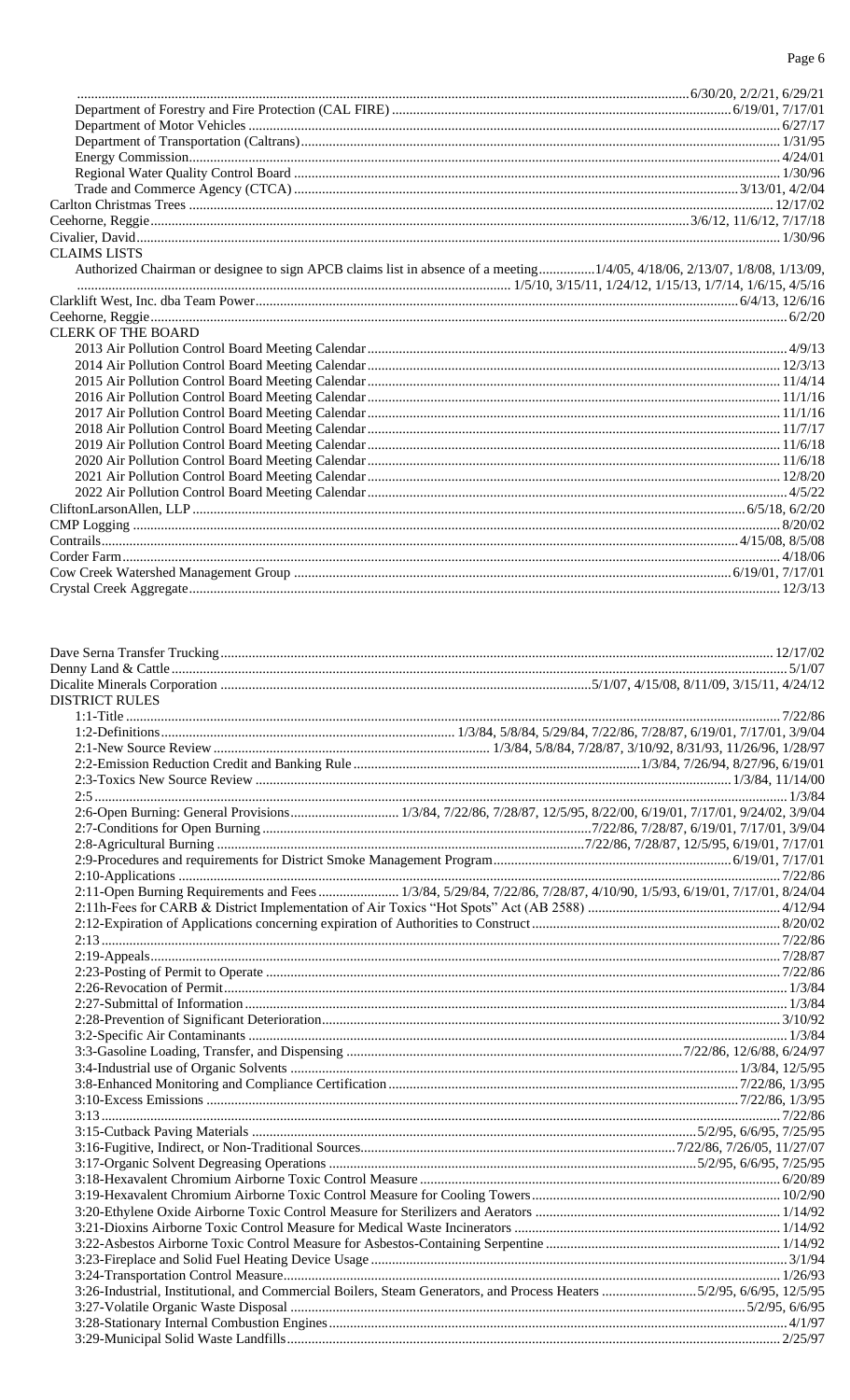| Donation; 1 API 400E ozone anlzr.: Siskiyou Co. APCD/1 400A ozone anlzr./1 ESC Data Logger Model 8816: No. Sierra AQMD. 11/2/21 |  |
|---------------------------------------------------------------------------------------------------------------------------------|--|
|                                                                                                                                 |  |
|                                                                                                                                 |  |

| <b>GRANTS/GRANT APPLICATIONS</b>                                                                                                     |  |
|--------------------------------------------------------------------------------------------------------------------------------------|--|
| Agricultural Biomass-to-Energy Incentive Grant Program; on behalf of Wheelabrator Hudson Energy Co., Inc.  10/3/00                   |  |
| Agricultural Biomass-to-Energy Incentive Grant Program; on behalf of Wheelabrator Shasta Energy Co., Inc. . 10/3/00, 11/6/01, 4/2/02 |  |
|                                                                                                                                      |  |
|                                                                                                                                      |  |
|                                                                                                                                      |  |
|                                                                                                                                      |  |
|                                                                                                                                      |  |
|                                                                                                                                      |  |
|                                                                                                                                      |  |
|                                                                                                                                      |  |
|                                                                                                                                      |  |
|                                                                                                                                      |  |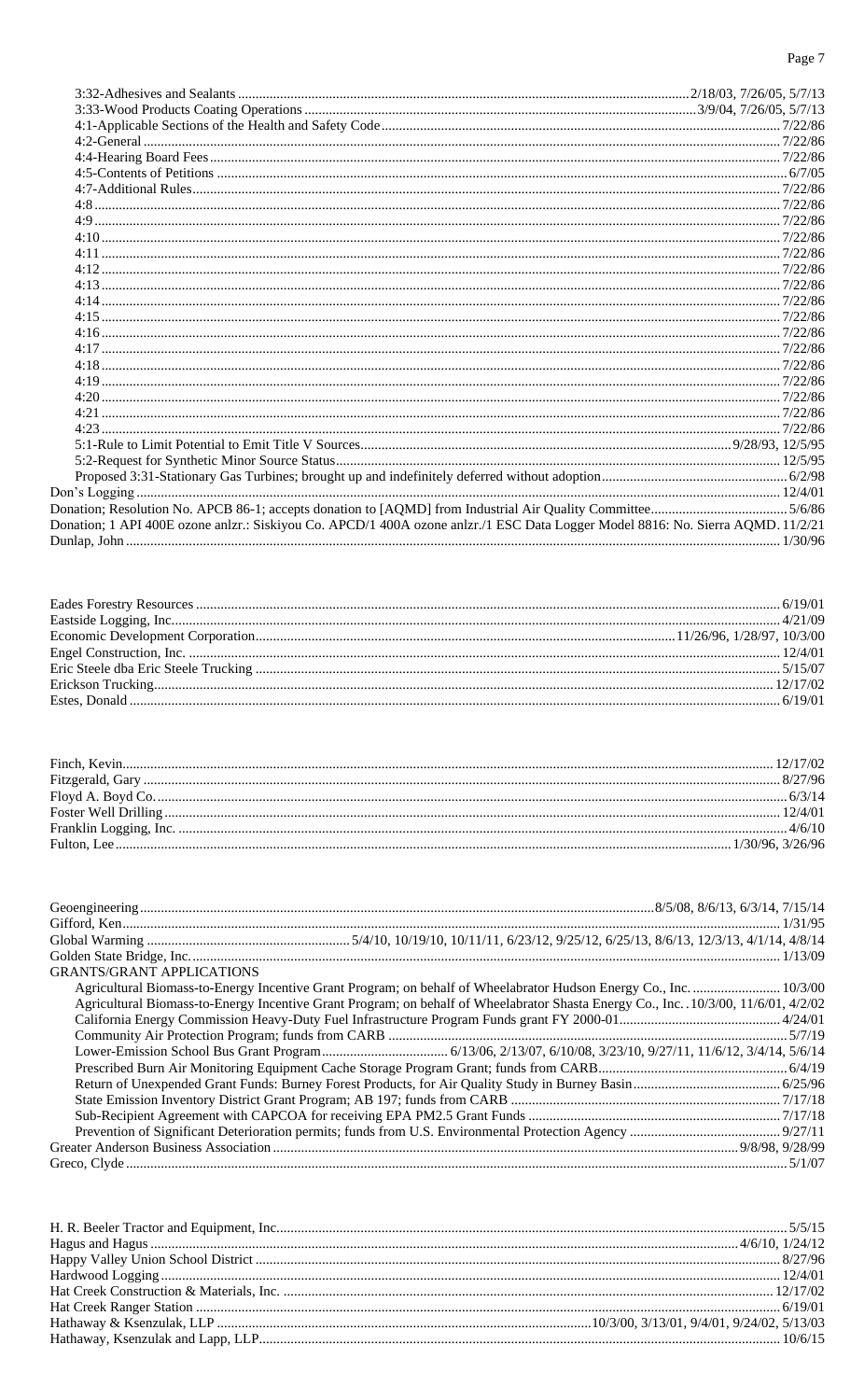| lgo                        | $\mathbf{u}$<br>$2 + 1$ |
|----------------------------|-------------------------|
| Impact                     |                         |
| ∴`∩mmunit<br>ente<br>Inter |                         |

| <b>LITIGATION</b> |  |
|-------------------|--|
|                   |  |
|                   |  |
|                   |  |
|                   |  |
|                   |  |
|                   |  |
|                   |  |
|                   |  |
|                   |  |

| MEMORANDA OF UNDERSTANDING                                                       |  |
|----------------------------------------------------------------------------------|--|
|                                                                                  |  |
|                                                                                  |  |
|                                                                                  |  |
|                                                                                  |  |
|                                                                                  |  |
|                                                                                  |  |
| U.S. EPA, CAPCOA, CARB, AQMD; Fine Particulate Matter (PM2.5) Monitoring Program |  |
|                                                                                  |  |
|                                                                                  |  |
|                                                                                  |  |

| hlar | $\cdot$ |
|------|---------|
| ושנ  |         |
|      |         |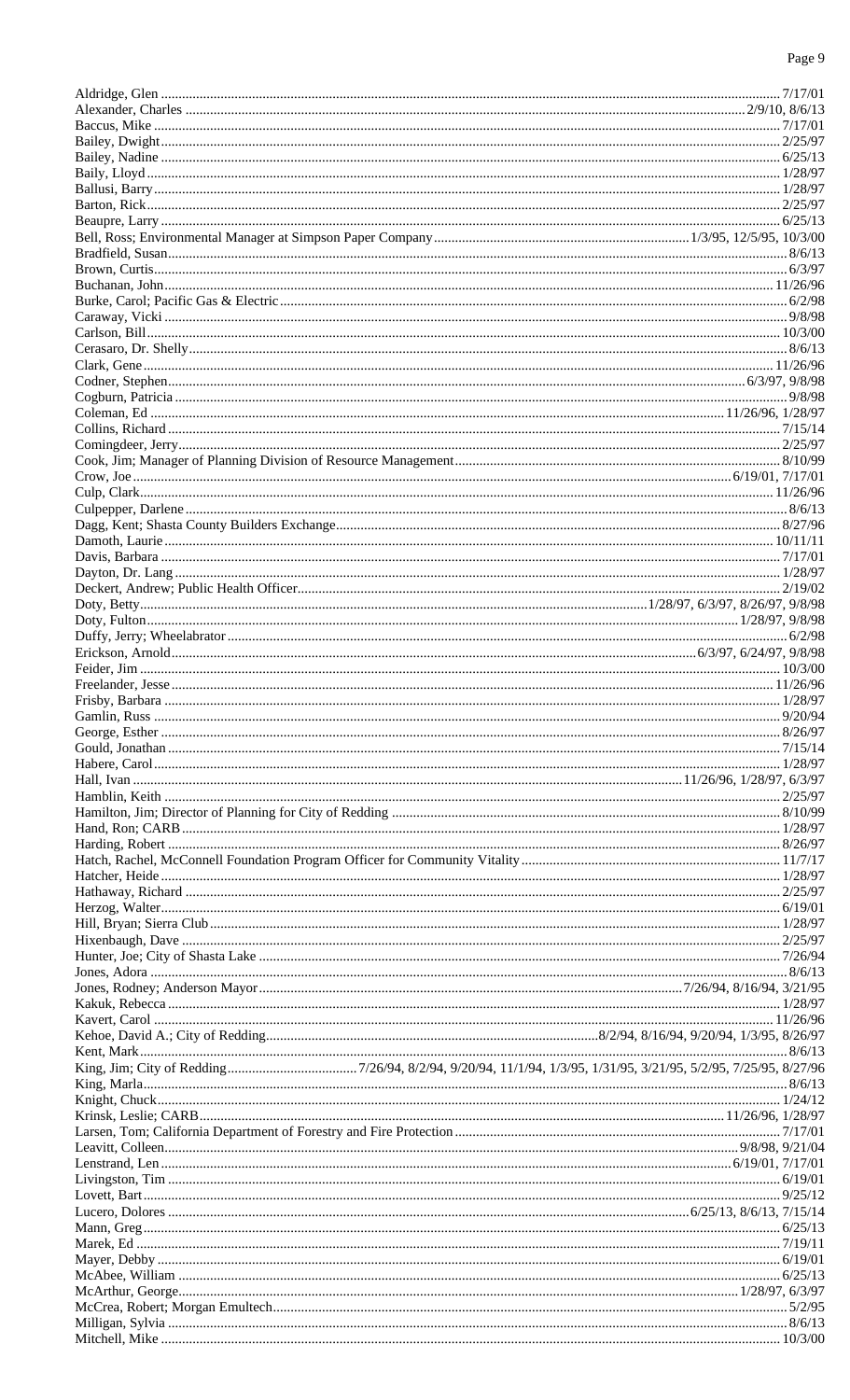| Pacific Gas & Electric (2/98) Pacific Gas & Electric (2/98) Packway Materials, Inc. (2/98) |  |
|--------------------------------------------------------------------------------------------|--|
|                                                                                            |  |
|                                                                                            |  |
|                                                                                            |  |
| <b>PERMITS</b>                                                                             |  |
|                                                                                            |  |
|                                                                                            |  |
|                                                                                            |  |
|                                                                                            |  |
|                                                                                            |  |
|                                                                                            |  |
|                                                                                            |  |
| <b>PRESENTATIONS</b>                                                                       |  |
|                                                                                            |  |
|                                                                                            |  |
|                                                                                            |  |
|                                                                                            |  |
|                                                                                            |  |
|                                                                                            |  |
|                                                                                            |  |
|                                                                                            |  |
|                                                                                            |  |
|                                                                                            |  |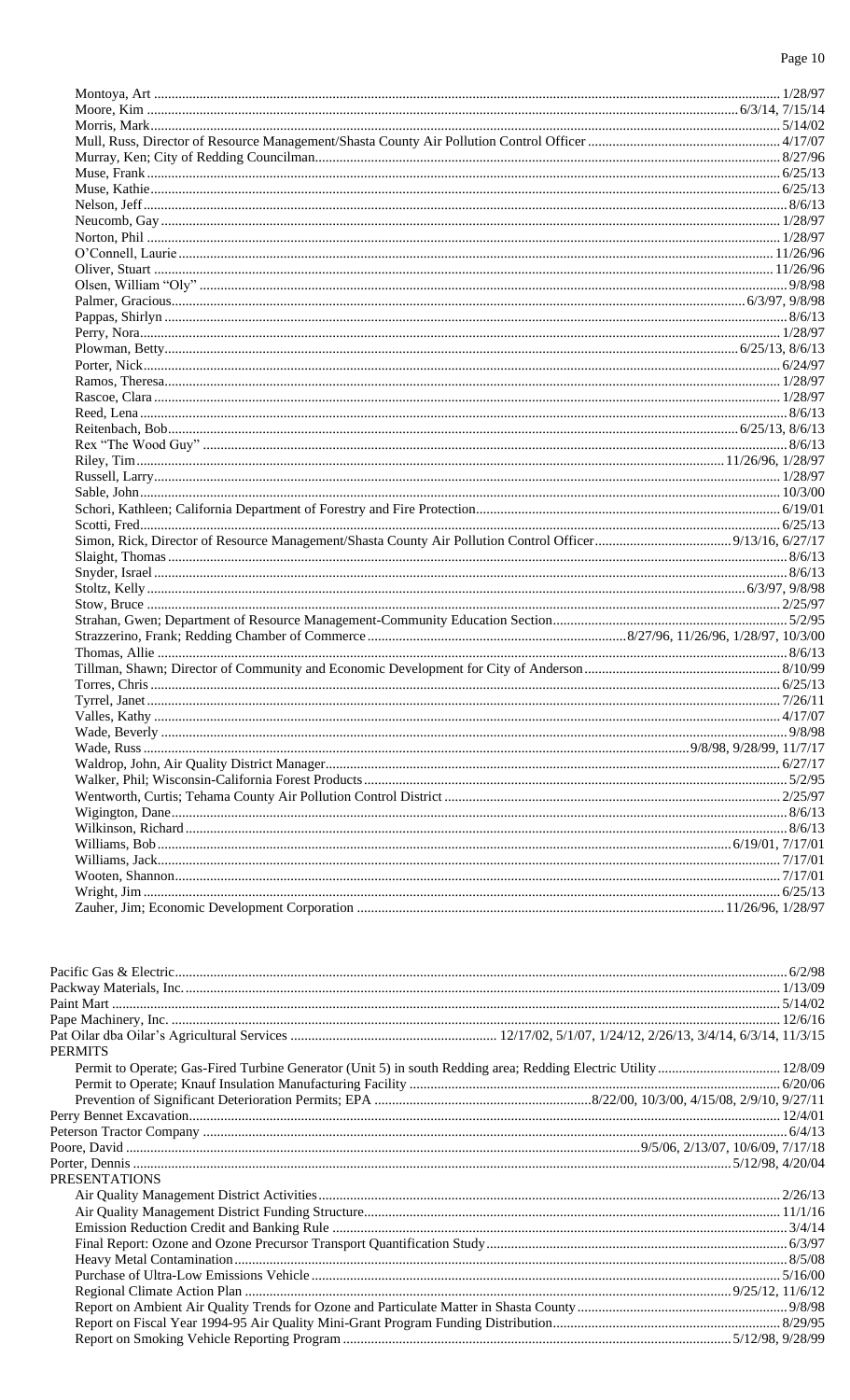Ride Share Public Service Announcement; KIXE Channel 9............................................................................................................ 1/3/95 Senate Bill 318 (Thompson) Rice Straw Burning ........................................................................................................................... 8/26/97 Video: Cleaner Burning Gasoline.................................................................................................................................................... 12/5/95 Year 2000 Television Campaign ..................................................................................................................................................... 5/16/00 Pressman, Adam .....................................................................................................................................................................10/28/97, 4/20/04 PROCLAMATIONS Clean Air Month in Shasta County; May 2000................................................................................................................................ 5/16/00 PROPERTY SALES Environmental Health; sale of one 1997 Mercury Sable ................................................................................................................. 10/3/00 Environmental Health; sale of one 2001 Toyota Prius .................................................................................................................... 3/23/10 Environmental Health; sale of one 2004 Toyota Prius .................................................................................................................... 4/17/07 Health and Human Service Agency-Public Health; sale of one 2001 Toyota Prius........................................................................ 3/23/10 Information Technology; sale of one 2000 Honda Insight .............................................................................................................. 2/14/06 Information Technology; sale of one 2000 Honda Insight .............................................................................................................. 4/17/07 Resource Management; sale of one 1996 Dodge club cab truck ..................................................................................................... 4/17/07 Surplus; one 1992 Ford Ranger truck .............................................................................................................................................. 10/3/00

| REDDING, CITY OF                                                                                                                  |  |
|-----------------------------------------------------------------------------------------------------------------------------------|--|
| Agreement; AB 2766 funds for reducing automobile emissions  11/1/94, 1/31/95, 7/25/95, 8/27/96, 8/26/97, 9/8/98, 7/20/99,         |  |
|                                                                                                                                   |  |
| Permit to Operate a Gas-Fired Turbine Generator (Unit 5) in south Redding area; Redding Electric Utility  12/8/09                 |  |
|                                                                                                                                   |  |
|                                                                                                                                   |  |
|                                                                                                                                   |  |
|                                                                                                                                   |  |
|                                                                                                                                   |  |
|                                                                                                                                   |  |
|                                                                                                                                   |  |
|                                                                                                                                   |  |
| <b>RESOLUTIONS</b>                                                                                                                |  |
|                                                                                                                                   |  |
|                                                                                                                                   |  |
|                                                                                                                                   |  |
|                                                                                                                                   |  |
|                                                                                                                                   |  |
|                                                                                                                                   |  |
|                                                                                                                                   |  |
|                                                                                                                                   |  |
| APCB 88-01; repeals APCB Reso. No. 70-02; APCO is executive officer of AQMD/QMD staff are County employees  3/29/88               |  |
|                                                                                                                                   |  |
|                                                                                                                                   |  |
|                                                                                                                                   |  |
|                                                                                                                                   |  |
| APCB 89-04; repeals and replaces portion of Reso. No. 71-02 "Compensation to Members of Hearing Board"  10/10/89                  |  |
|                                                                                                                                   |  |
| APCB 90-02; adopts District Rule 3:19-Hexavalent Chromium Airborne Toxic Control Measure for Cooling Towers  10/2/90              |  |
| APCB 90-274; repealed by APCB Reso. No. 93-04; levies motor vehicle registration fees to implement Clean Air Act 9/28/93          |  |
| APCB 91-01; approves negative declaration re: 1991 Air Quality Attainment Plan for Northern Sacramento Valley Air Basin . 9/10/91 |  |
| APCB 92-01; adopts District Rule 3:20-Ethylene Oxide Airborne Toxic Control Measure for Sterilizers and Aerators  1/14/92         |  |
| APCB 92-02; adopts District Rule 3:21-Dioxins Airborne Toxic Control Measure for Medical Waste Incinerators 1/14/92               |  |
| APCB 92-03; adopts District Rule 3:22-Asbestos Airborne Toxic Control Measure for Asbestos-Containing Serpentine 1/14/92          |  |
|                                                                                                                                   |  |
|                                                                                                                                   |  |
|                                                                                                                                   |  |
|                                                                                                                                   |  |
|                                                                                                                                   |  |
|                                                                                                                                   |  |
| APCB 93-04; repealed by Reso. No. 97-06; repeals Reso. No. 90-274; motor veh. fees to implement Clean Air Act 9/28/93, 10/28/97   |  |
|                                                                                                                                   |  |
|                                                                                                                                   |  |
| APCB 94-02; adopts District Rule 2:11h-Fees for CARB & District Implementation of Air Toxics "Hot Spots" Act (AB 2588) 4/12/94    |  |
|                                                                                                                                   |  |
| APCB 95-01; adopts revised amended District Rule 3:8-Enhanced Monitoring and Compliance Certification 1/3/95                      |  |
|                                                                                                                                   |  |
|                                                                                                                                   |  |
|                                                                                                                                   |  |
|                                                                                                                                   |  |
|                                                                                                                                   |  |
|                                                                                                                                   |  |
|                                                                                                                                   |  |
| APCB 97-01; repeals No-Net-Increase permitting provisions in District Rule 2:1-New Source Review  11/26/96, 1/28/97               |  |
|                                                                                                                                   |  |
|                                                                                                                                   |  |
|                                                                                                                                   |  |
|                                                                                                                                   |  |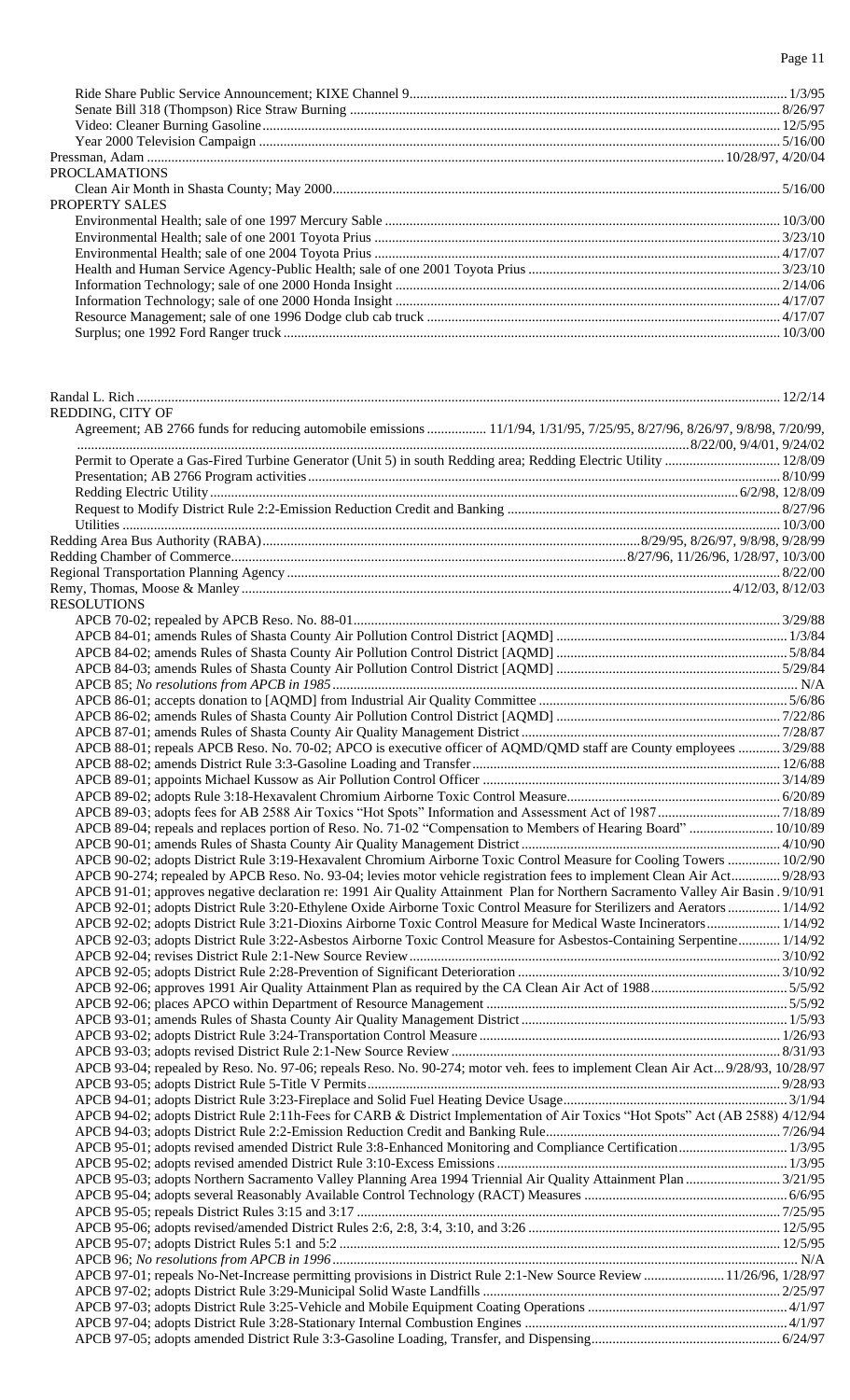| APCB 97-06; repeals APCB Reso. No. 93-04; motor vehicle fees, program reducing emissions, implements Clean Air Act 10/28/97       |  |
|-----------------------------------------------------------------------------------------------------------------------------------|--|
|                                                                                                                                   |  |
| APCB 98-02; adopts Northern Sacramento Valley Planning Area 1997 Triennial Air Quality Attainment Plan  6/2/98                    |  |
|                                                                                                                                   |  |
|                                                                                                                                   |  |
|                                                                                                                                   |  |
| APCB 2000-03; auth. app. to CTCA Ag. Biomass-to-Energy Incentive 2000 Grant for Wheelabrator Shasta Energy Co., Inc.  10/3/00     |  |
| APCB 2000-04; auth. app. to CTCA Ag. Biomass-to-Energy Incentive 2000 Grant for Wheelabrator Hudson Energy Co., Inc. . 10/3/00    |  |
|                                                                                                                                   |  |
| APCB 2001-01; authorizes RM-AQMD to apply for Carl Moyer Program Year Funds FY 2000-01 (Third Cycle) 1/23/01                      |  |
| APCB 2001-02; adopts Northern Sacramento Valley Planning Area 2000 Triennial Air Quality Attainment Plan Update 2/20/01           |  |
| APCB 2001-03; authorizes AQMD to accept CA Trade/Commerce Agency Ag. Biomass-to-Energy Incentive 2000 Grant 3/13/01               |  |
|                                                                                                                                   |  |
| APCB 2001-05; accepts CA Energy Comm. Heavy-Duty Fuel Infrastructure Program Funds grant FY 2000-01  4/24/01                      |  |
| APCB 2001-06; adopts rev. Title V Operating Permit Program & amended District Rule 5-Add'l Procedures for Issuing Permits 5/8/01  |  |
|                                                                                                                                   |  |
| APCB 2001-08; adopts amended District Rule 2:9/rev. Rules 1:2, 2:6, 2:7, 2:8 & 2:11-Open Burning Req's. & Fees  6/19/01, 7/17/01  |  |
| APCB 2001-09; authorizes RM-AQMD to submit paperwork for Agricultural Biomass-to-Energy Incentive Grant Program  11/6/01          |  |
|                                                                                                                                   |  |
| APCB 2002-02; authorizes RM-AQMD to submit paperwork for Agricultural Biomass-to-Energy Incentive Grant Program  4/2/02           |  |
|                                                                                                                                   |  |
|                                                                                                                                   |  |
| APCB 2002-05; adopts District Rule 2:12-Expiration of Applications concerning expiration of Authorities to Construct 8/20/02      |  |
|                                                                                                                                   |  |
|                                                                                                                                   |  |
|                                                                                                                                   |  |
|                                                                                                                                   |  |
|                                                                                                                                   |  |
| APCB 2004-03; adopts rev. District Rules 1:2-Definitions, 2:6-Open Burning Gen. Provisions, & 2:7-Conds. for Open Burning. 3/9/04 |  |
| APCB 2004-04; adopts Northern Sacramento Valley Planning Area 2003 Triennial Air Quality Attainment Plan Update 3/9/04            |  |
|                                                                                                                                   |  |
| APCB 2004-06; certifies Final Supplemental EIR for Knauf Insulation Manufacturing Facility complies with CEQA  9/21/04            |  |
| APCB 2004-07; authorizes RM-AQMD to apply for Carl Moyer Program Year Funds FY 2004-05 (Year 7) 11/23/04                          |  |
|                                                                                                                                   |  |
|                                                                                                                                   |  |
|                                                                                                                                   |  |
|                                                                                                                                   |  |
|                                                                                                                                   |  |
|                                                                                                                                   |  |
|                                                                                                                                   |  |
| APCB 2005-08; approves Particulate Matter Cntrl. Measure Implementation Plan that requires revision to District Rule 3:16 7/26/05 |  |
|                                                                                                                                   |  |
|                                                                                                                                   |  |
|                                                                                                                                   |  |
|                                                                                                                                   |  |
|                                                                                                                                   |  |
| APCB 2006-05; authorizes RM-AQMD to apply for Carl Moyer Program Year Funds FY 2006-07 (Year 9) 12/5/06                           |  |
|                                                                                                                                   |  |
|                                                                                                                                   |  |
|                                                                                                                                   |  |
|                                                                                                                                   |  |
|                                                                                                                                   |  |
|                                                                                                                                   |  |
|                                                                                                                                   |  |
|                                                                                                                                   |  |
|                                                                                                                                   |  |
| APCB 2007-10; approves and adopts revised District Rule 3:16-Fugitive, Indirect, or Non-Traditional Sources 11/27/07              |  |
|                                                                                                                                   |  |
|                                                                                                                                   |  |
|                                                                                                                                   |  |
|                                                                                                                                   |  |
| APCB 2008-04; authorizes agreement with EPA for issuance of Prevention of Significant Deterioration permits 4/15/08               |  |
|                                                                                                                                   |  |
| APCB 2008-06; increases maximum Carl Moyer Program off-road project awards for certain low-emission repower projects  6/10/08     |  |
|                                                                                                                                   |  |
|                                                                                                                                   |  |
|                                                                                                                                   |  |
|                                                                                                                                   |  |
|                                                                                                                                   |  |
|                                                                                                                                   |  |
| APCB 2009-04; implements Siskiyou County Carl Moyer Program w/ Shasta's and auth. joint grant disbursement request 10/6/09        |  |
| APCB 2009-05; increases maximum Carl Moyer Program off-road project awards for certain low-emission repower projects  10/6/09     |  |
|                                                                                                                                   |  |
| APCB 2009-07; accepts CEQA determination and approves REU gas-fired turbine generator Unit 5 upgrade 12/8/09                      |  |
|                                                                                                                                   |  |
|                                                                                                                                   |  |
|                                                                                                                                   |  |
|                                                                                                                                   |  |
|                                                                                                                                   |  |
|                                                                                                                                   |  |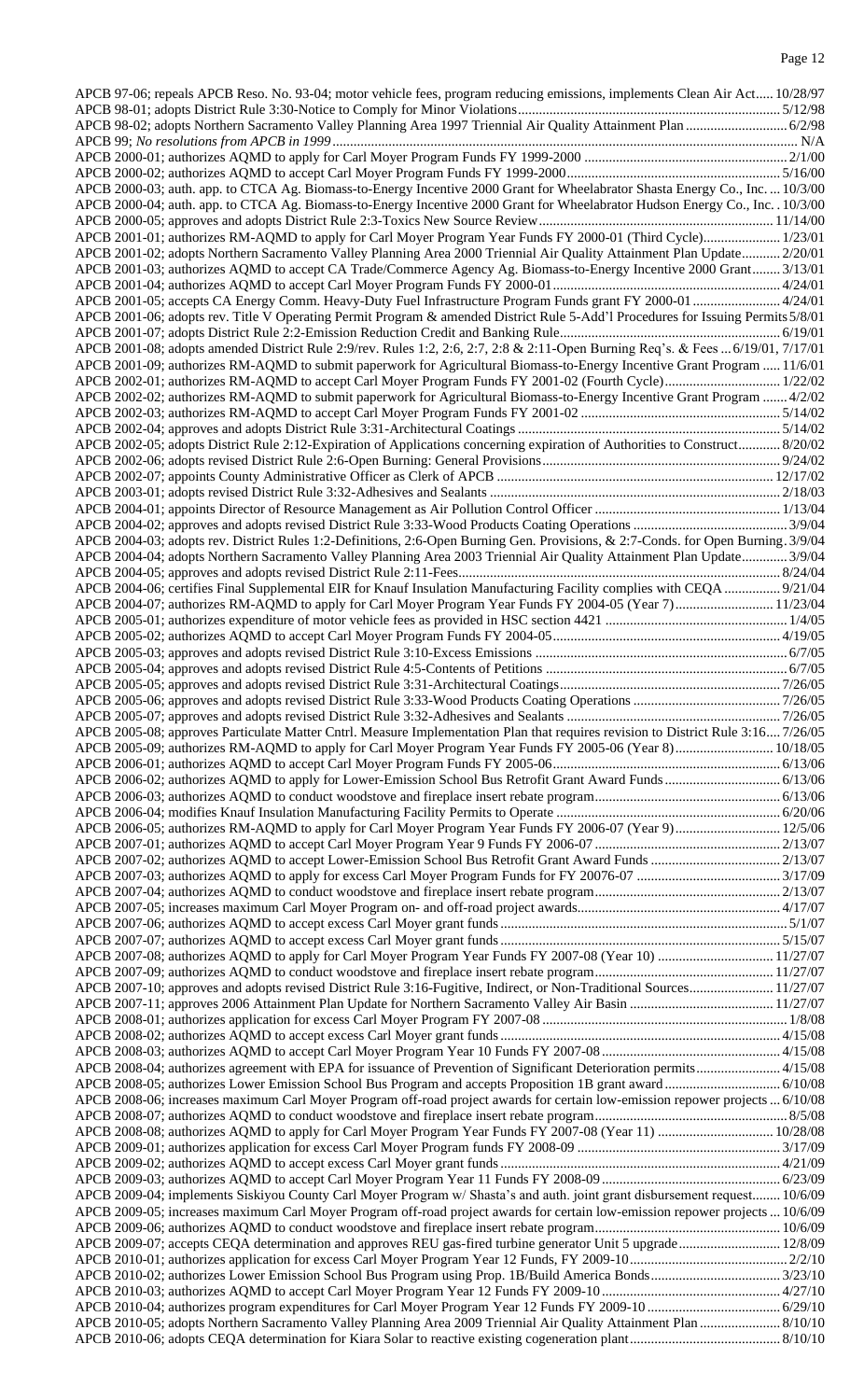| APCB 2010-08; authorizes Resource Management to apply for Carl Moyer Program Funds FF 2010-11 (Year 13)  11/9/10              |  |
|-------------------------------------------------------------------------------------------------------------------------------|--|
|                                                                                                                               |  |
| APCB 2011-02; adopts CEQA determ. of mitigated neg. declaration for hot-mix asphalt plant in Lakehead area  7/19/11, 7/26/11  |  |
|                                                                                                                               |  |
| APCB 2011-04; authorizes application/acceptance of Carl Moyer Program excess/variable admin. funds for FY 2011-12 10/11/11    |  |
|                                                                                                                               |  |
|                                                                                                                               |  |
|                                                                                                                               |  |
| APCB 2012-04; authorizes application/acceptance of Carl Moyer Program excess/variable admin. funds for FY 2012-13 12/4/12     |  |
|                                                                                                                               |  |
| APCB 2013-01; authorizes AQMD to conduct Carl Moyer Voucher Incentive Program for Off-Road Diesel Equipment 1/15/13           |  |
| APCB 2013-02; repealed by APCB Reso. No. 2014-03; established policies for operation/conduct of business for APCB 2/4/14      |  |
|                                                                                                                               |  |
| APCB 2013-04; amends District Rules 3:31-Architectural Ctgs; 3:32-Adhesives/Sealants; 3:33-Wood Products Coating Ops.  5/7/13 |  |
|                                                                                                                               |  |
| APCB 2013-06; authorizes application/acceptance of Carl Moyer Program excess/variable admin. funds for FY 2013-14 9/10/13     |  |
|                                                                                                                               |  |
|                                                                                                                               |  |
| APCB 2013-08; adopts Northern Sacramento Valley Planning Area 2012 Triennial Air Quality Attainment Plan  10/1/13             |  |
| APCB 2013-09; authorizes application/acceptance of Carl Moyer Program excess/variable admin. funds for FY 2013-14 11/5/13     |  |
|                                                                                                                               |  |
| APCB 2014-02; approves transfer of Volatile Organic Compound Emission Reduction Credits to Yolo-Solano AQMD 1/7/14            |  |
|                                                                                                                               |  |
| APCB 2014-04; authorizes application/acceptance of Carl Moyer Program excess/variable admin. funds for FY 2014-15 4/1/14      |  |
|                                                                                                                               |  |
|                                                                                                                               |  |
|                                                                                                                               |  |
|                                                                                                                               |  |
|                                                                                                                               |  |
| APCB 2016-01; reauthorizes use of existing Carl Moyer funds in an Off-Road Voucher Incentive Program 4/5/16                   |  |
|                                                                                                                               |  |
|                                                                                                                               |  |
|                                                                                                                               |  |
| APCB 2016-05; adopts Northern Sacramento Valley Planning Area 2015 Triennial Air Quality Attainment Plan  11/1/16             |  |
|                                                                                                                               |  |
|                                                                                                                               |  |
|                                                                                                                               |  |
|                                                                                                                               |  |
| APCB 2018-03; authorizes grant agreement with CARB for AB 617 Community Air Protection Program (CAPP) 6/26/18                 |  |
| APCB 2018-04; authorizes retroactive amendment of MOU with CAPCOA for Wood Smoke Reduction Program 6/26/18                    |  |
| APCB 2018-05; authorizes grant agreement with CARB for AB 197 State Emission Inventory District Grant Program 7/17/18         |  |
|                                                                                                                               |  |
|                                                                                                                               |  |
|                                                                                                                               |  |
|                                                                                                                               |  |
|                                                                                                                               |  |
| APCB 2019-05; authorizes grant agreement with CARB for implementing AB 617 Community Air Protection Program  5/7/19           |  |
|                                                                                                                               |  |
| APCB 2019-07; adopts Northern Sacramento Valley Planning Area 2018 Triennial Air Quality Attainment Plan 5/7/19               |  |
| APCB 2019-08; accepts funding from CARB for Prescribed Burn Air Monitoring Equip. Cache Storage Program Grant  6/4/19         |  |
|                                                                                                                               |  |
|                                                                                                                               |  |
|                                                                                                                               |  |
| APCB 2020-03; authorizes grant agreement with CARB for AB 617 Community Air Protection Program (CAPP) Year 3 funds .5/5/20    |  |
| APCB 2020-04; authorizes grant agreement with CARB for AB 617 Community Air Protection Program (CAPP) Year 2 funds .5/5/20    |  |
| APCB 2020-05; authorizes grant agreement with CARB for AB 197 State Emission Inventory District Grant Program Year 3 5/5/20   |  |
|                                                                                                                               |  |
| APCB 2020-07; authorizes grant agreement with CARB for AB 617 Comm. Air Protection Program (CAPP) FY 2019-20 9/15/20          |  |
|                                                                                                                               |  |
| APCB 2021-02; authorizes grant agreement with CARB for AB 617 Community Air Protection Program (CAPP) Year 3 funds . 2/2/21   |  |
| APCB 2021-03; authorizes grant agreement with CARB for AB 197 State Emission Inventory District Grant Program Year 46/29/21   |  |
| APCB 2021-04; authorizes grant agreement with CARB for AB 617 Comm. Air Protection Program (CAPP) Year 4 funds  6/29/21       |  |
| APCB 2022-01; authorizes application/acceptance of Carl Moyer Program Year 24 Funds and RAP Funds  4/5/22                     |  |
| APCB 2022-02; adopts Northern Sacramento Valley Planning Area 2021 Triennial Air Quality Attainment Plan  4/5/22              |  |
|                                                                                                                               |  |
|                                                                                                                               |  |
|                                                                                                                               |  |
|                                                                                                                               |  |
|                                                                                                                               |  |
|                                                                                                                               |  |
| <b>RURAL SUBVENTION FUNDS</b>                                                                                                 |  |
|                                                                                                                               |  |
|                                                                                                                               |  |
|                                                                                                                               |  |
|                                                                                                                               |  |
|                                                                                                                               |  |
|                                                                                                                               |  |
|                                                                                                                               |  |
|                                                                                                                               |  |
|                                                                                                                               |  |
|                                                                                                                               |  |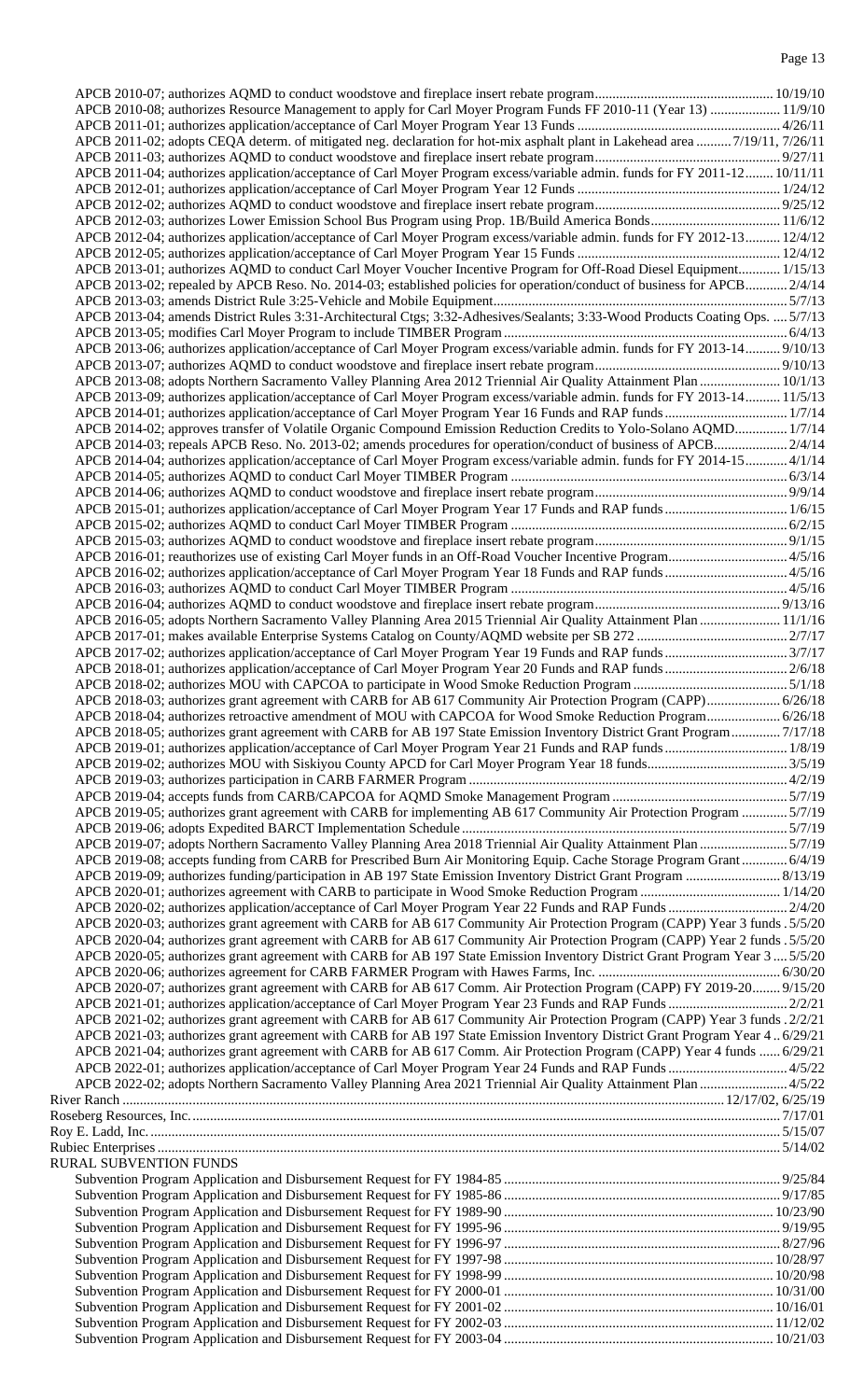Sacramento Valley Basinwide Air Pollution Control Council........... 12/11/90, 1/31/95, 3/21/95, 1/28/97, 2/24/98, 2/2/99, 1/18/00, 1/25/05, ................................................................................ 2/14/06, 2/13/07, 1/13/09, 1/5/10, 3/15/11, 1/24/12, 2/26/13, 2/4/14, 1/14/20, 2/2/21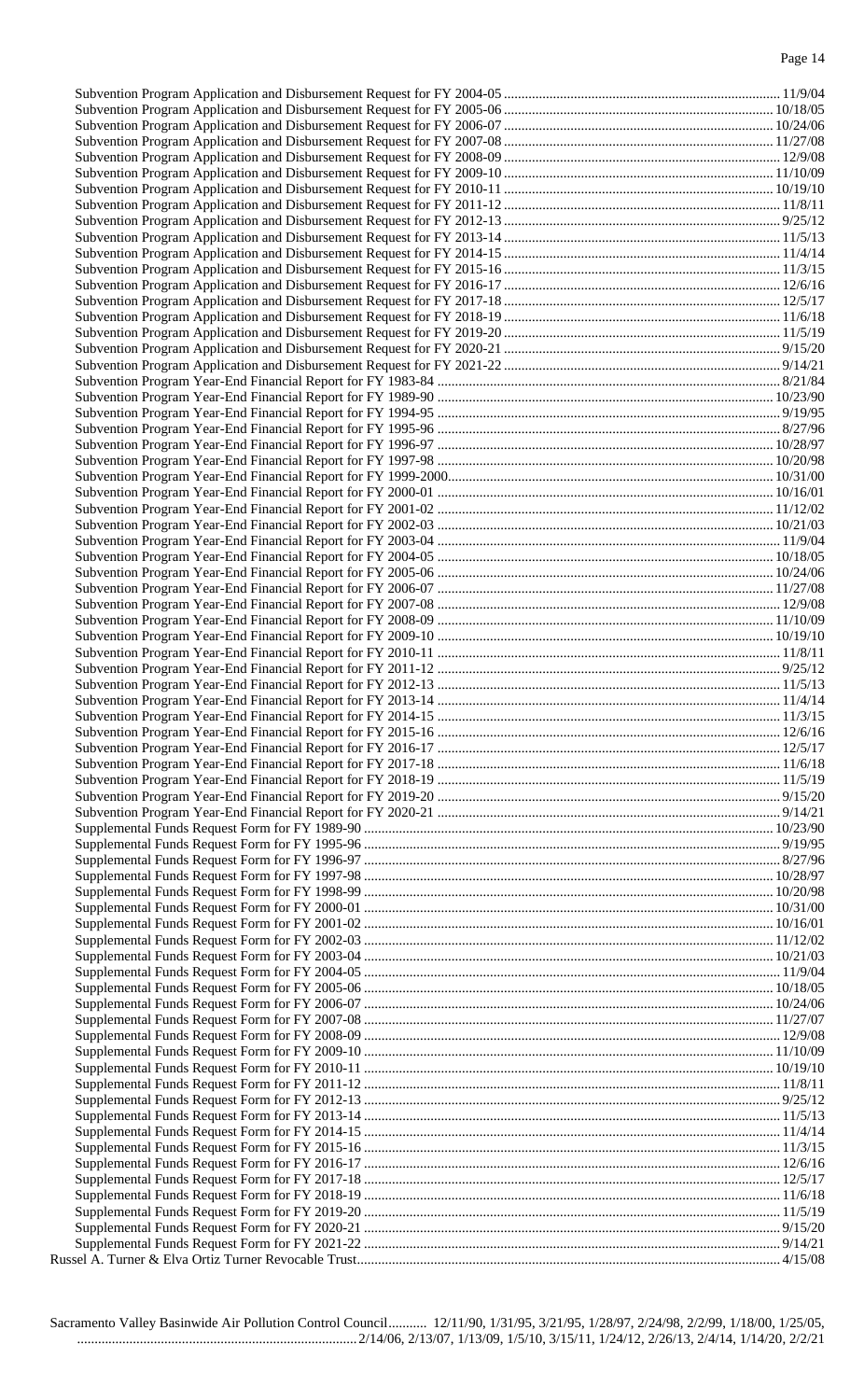| SHASTA, COUNTY OF<br>Agreement; AB 2766 funds for reducing automobile emissions  11/1/94, 7/25/95, 8/27/96, 8/26/97, 8/8/98, 7/20/99, 9/4/01, 9/24/02<br>Agreement; Health and Human Services Agency-Social Services; for reduction of motor vehicle emissions  9/28/99, 4/25/00<br>Agreement; lease for pro rata share of utilities for air quality monitoring station at 2630 Breslauer Way 4/15/03, 6/13/06<br>SHASTA LAKE, CITY OF |  |
|----------------------------------------------------------------------------------------------------------------------------------------------------------------------------------------------------------------------------------------------------------------------------------------------------------------------------------------------------------------------------------------------------------------------------------------|--|
|                                                                                                                                                                                                                                                                                                                                                                                                                                        |  |
|                                                                                                                                                                                                                                                                                                                                                                                                                                        |  |
|                                                                                                                                                                                                                                                                                                                                                                                                                                        |  |
|                                                                                                                                                                                                                                                                                                                                                                                                                                        |  |
|                                                                                                                                                                                                                                                                                                                                                                                                                                        |  |
|                                                                                                                                                                                                                                                                                                                                                                                                                                        |  |
|                                                                                                                                                                                                                                                                                                                                                                                                                                        |  |
|                                                                                                                                                                                                                                                                                                                                                                                                                                        |  |
|                                                                                                                                                                                                                                                                                                                                                                                                                                        |  |
|                                                                                                                                                                                                                                                                                                                                                                                                                                        |  |
|                                                                                                                                                                                                                                                                                                                                                                                                                                        |  |
|                                                                                                                                                                                                                                                                                                                                                                                                                                        |  |
|                                                                                                                                                                                                                                                                                                                                                                                                                                        |  |
|                                                                                                                                                                                                                                                                                                                                                                                                                                        |  |
|                                                                                                                                                                                                                                                                                                                                                                                                                                        |  |
|                                                                                                                                                                                                                                                                                                                                                                                                                                        |  |
|                                                                                                                                                                                                                                                                                                                                                                                                                                        |  |
|                                                                                                                                                                                                                                                                                                                                                                                                                                        |  |
|                                                                                                                                                                                                                                                                                                                                                                                                                                        |  |
|                                                                                                                                                                                                                                                                                                                                                                                                                                        |  |
|                                                                                                                                                                                                                                                                                                                                                                                                                                        |  |
|                                                                                                                                                                                                                                                                                                                                                                                                                                        |  |
|                                                                                                                                                                                                                                                                                                                                                                                                                                        |  |
|                                                                                                                                                                                                                                                                                                                                                                                                                                        |  |
|                                                                                                                                                                                                                                                                                                                                                                                                                                        |  |
|                                                                                                                                                                                                                                                                                                                                                                                                                                        |  |
|                                                                                                                                                                                                                                                                                                                                                                                                                                        |  |
|                                                                                                                                                                                                                                                                                                                                                                                                                                        |  |
|                                                                                                                                                                                                                                                                                                                                                                                                                                        |  |
|                                                                                                                                                                                                                                                                                                                                                                                                                                        |  |
|                                                                                                                                                                                                                                                                                                                                                                                                                                        |  |
|                                                                                                                                                                                                                                                                                                                                                                                                                                        |  |
|                                                                                                                                                                                                                                                                                                                                                                                                                                        |  |
|                                                                                                                                                                                                                                                                                                                                                                                                                                        |  |
|                                                                                                                                                                                                                                                                                                                                                                                                                                        |  |
|                                                                                                                                                                                                                                                                                                                                                                                                                                        |  |
|                                                                                                                                                                                                                                                                                                                                                                                                                                        |  |
|                                                                                                                                                                                                                                                                                                                                                                                                                                        |  |
|                                                                                                                                                                                                                                                                                                                                                                                                                                        |  |

| 12/4/01 |
|---------|

UNITED STATES

| Van Reit dha Van Reit |  |
|-----------------------|--|
| Victoria              |  |

| <b>WORKSHOPS</b>                                                                                                             |  |
|------------------------------------------------------------------------------------------------------------------------------|--|
|                                                                                                                              |  |
|                                                                                                                              |  |
|                                                                                                                              |  |
| Policy Discussion on Draft Regs.: Wood-burning Stoves/Indirect Source Control, Procs. for Motor Vehicle Inspections 7/24/90  |  |
| Projects Funded by Carl Moyer Program, CA Motor Vehicle Registration, & Fed. Congestion Mitigation Air Quality Funds 4/18/00 |  |
|                                                                                                                              |  |
|                                                                                                                              |  |
|                                                                                                                              |  |
|                                                                                                                              |  |
|                                                                                                                              |  |
|                                                                                                                              |  |
|                                                                                                                              |  |